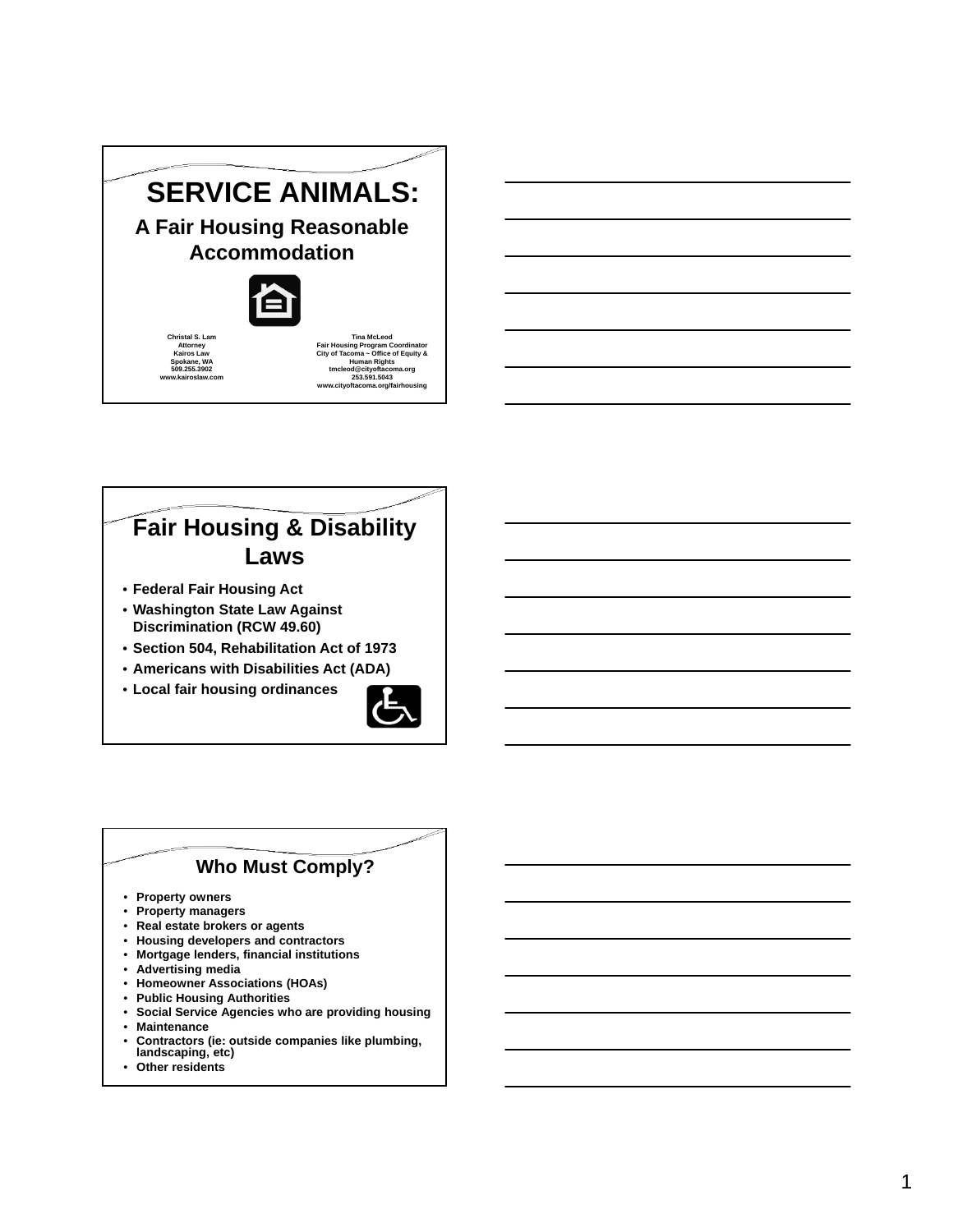## **Who Has a Disability?**

#### **Someone who:**

- **Has a physical or mental condition that substantially limits a major life activity**
- **Has a record or history of disability**
- **Is regarded as having a disability**

**NOTE: Local fair housing laws may have broader definitions.**



### **Reasonable Accommodations**

- **Reasonable accommodations are changes in housing rules, policies, practices, or services.**
- **Accommodations enable a person with a disability to have an equal opportunity to use and enjoy a dwelling unit and common areas.**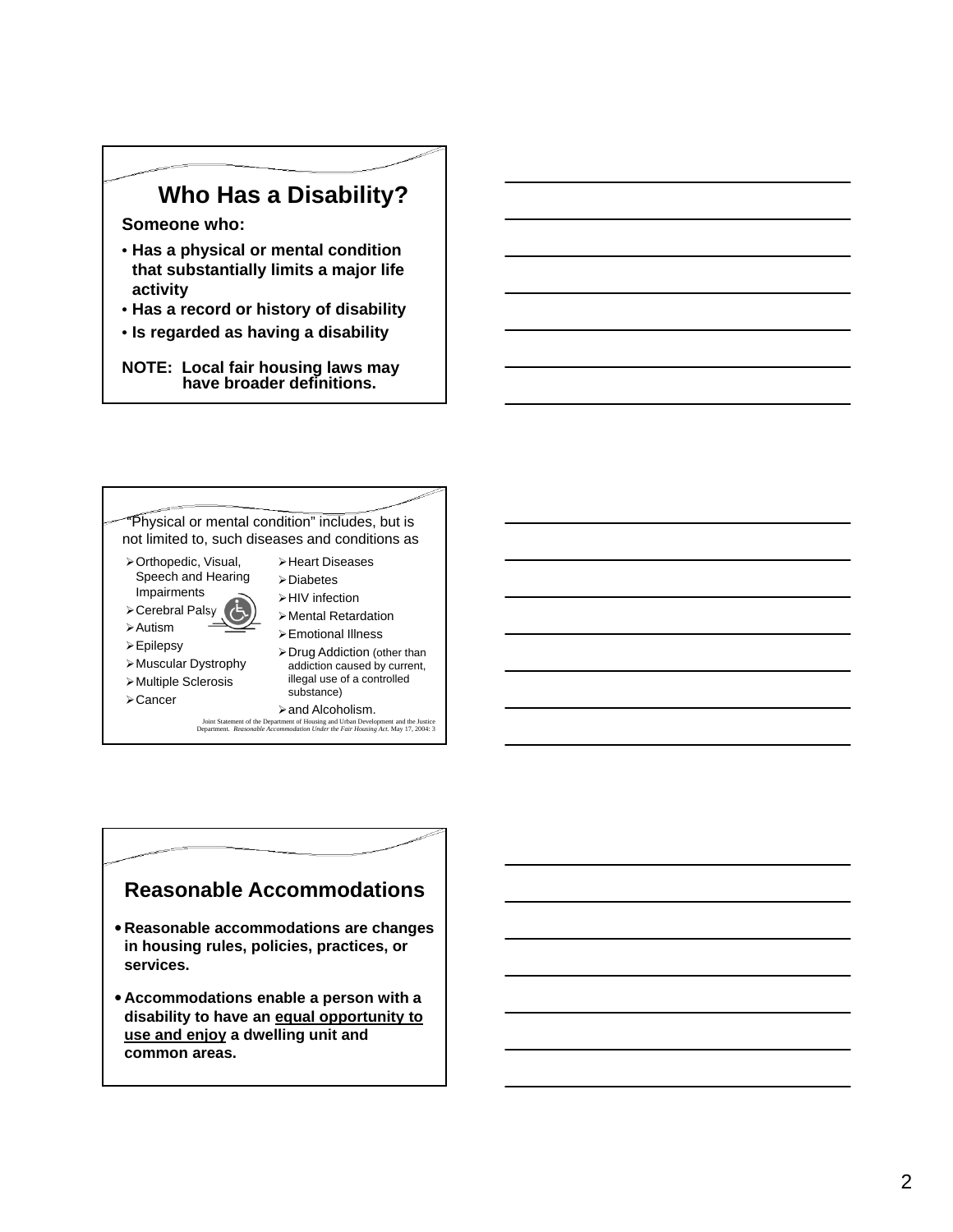## **Accommodations Process**

- **Applicant or resident must request an accommodation**
- **Accommodation requests do not have to be made in writing – a verbal request is sufficient**
- **Consider all accommodation requests**
- **Engage in an interactive process**
- **Provide accommodations promptly**



#### **Common Reasonable Accommodations**



- $\triangleright$  Explaining what is in the lease agreement and what the rules of the complex are
- $\triangleright$  Providing a reserved parking stall
- > Transferring from upstairs unit to ground floor
- $\triangleright$  Early release from lease
- $\triangleright$  Providing tenant written information vs. verbal
- $\triangleright$  Meeting in an accessible location

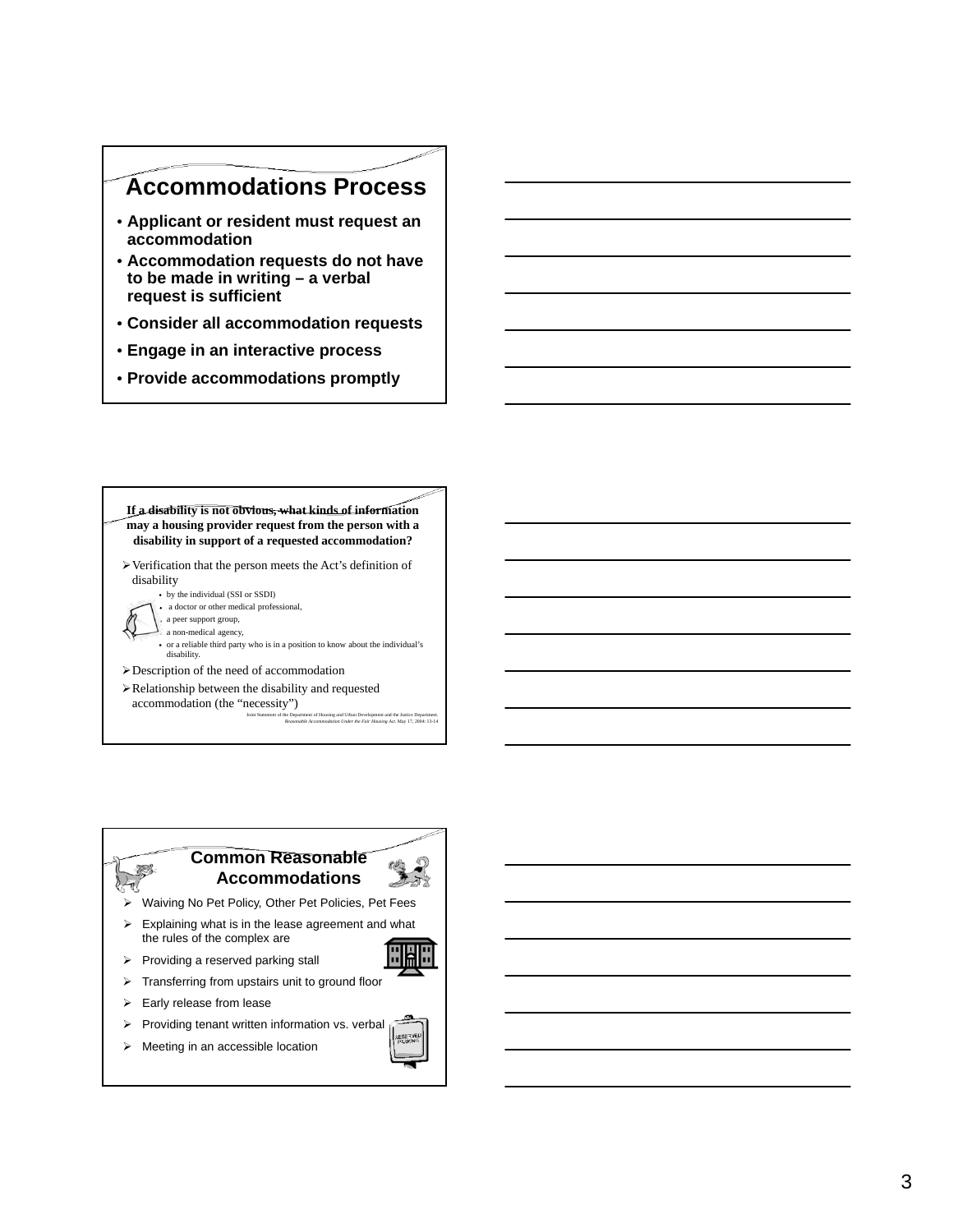### **Most Common Reasonable Accommodation = Service Animal**

### **WHAT IS A SERVICE ANIMAL?**

Animals which assist persons with disabilities with the outcomes of their disabilities





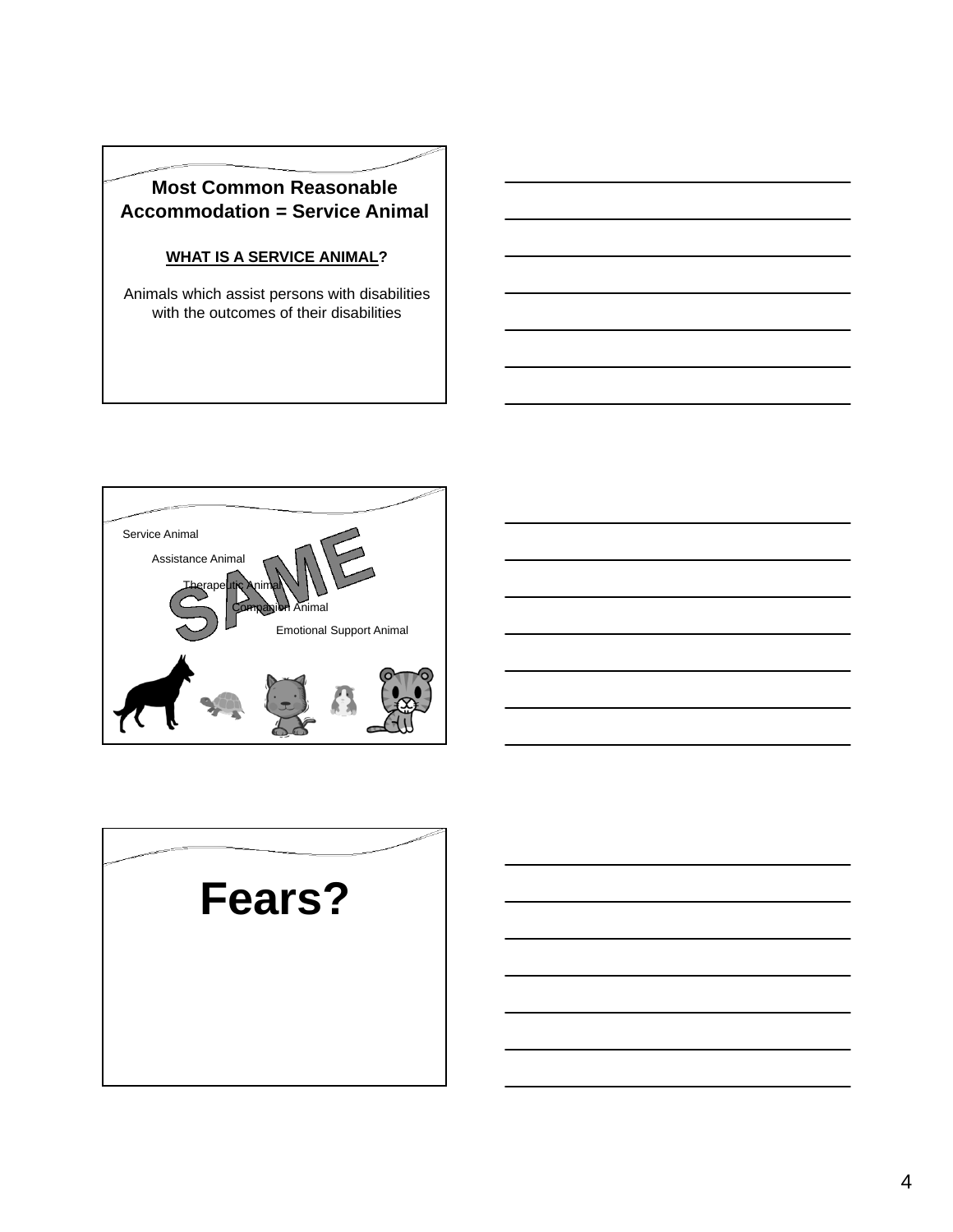### **More than one animal?**

- $\triangleright$  Animals may provide different support  $\triangleright$  Seizure support dog and a cat for emotional support for mental disability
- $\triangleright$  May have adverse outcome on disability to get rid of an animal
- $\triangleright$  Transitioning training new animal

### **Breed Restrictions?**

- $\triangleright$  Open to an accommodation
- May have to make accommodation request to insurance company
- HUD Memo, June 12, 2006 Insurance Policy Restrictions as a Defense

### **How to mitigate fear?**

- 1. Established RA and Service Animal Policy/Practice
- 2. Trained Staff
- 3. Written Statement/Agreement
	- Under direct control
	- Clean up • Responsible for behavior
	- Responsible for damage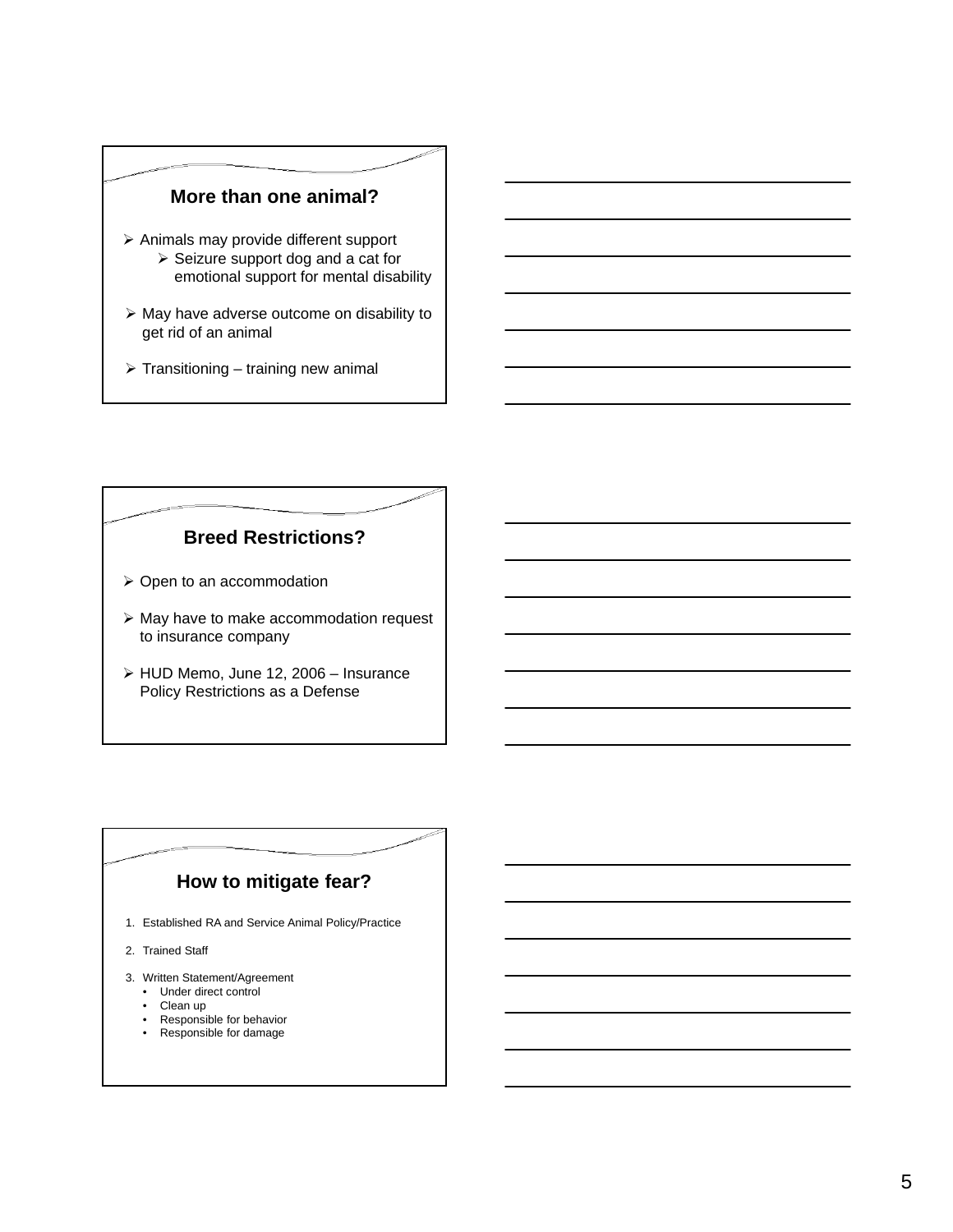### **Possible Reasonable Accommodation Requests**

- $\triangleright$  Waiver of no pet policy
- $\triangleright$  Waiver of pet deposit
- Waiver of monthly pet rent
- Waiver of cat only policy
- Waiver of size restriction/maximum pounds
- Waiver of breed restrictions
- $\triangleright$  Etc....

### **Focus on the Human, not the animal**

- $\triangleright$  Does the person meet disability definition?
- $\triangleright$  Is it necessary for the animal to live with them because of their disability?
- $\triangleright$  No "certification" of animal is necessary
- $\triangleright$  Person with disability may provide the training

### **Scenarios**

- Is this a fair housing law issue? If yes, how?
- What is/are the reasonable accommodation(s)?
- What are your next steps?
- What questions, if any, may you ask?
- What are the possible outcomes?